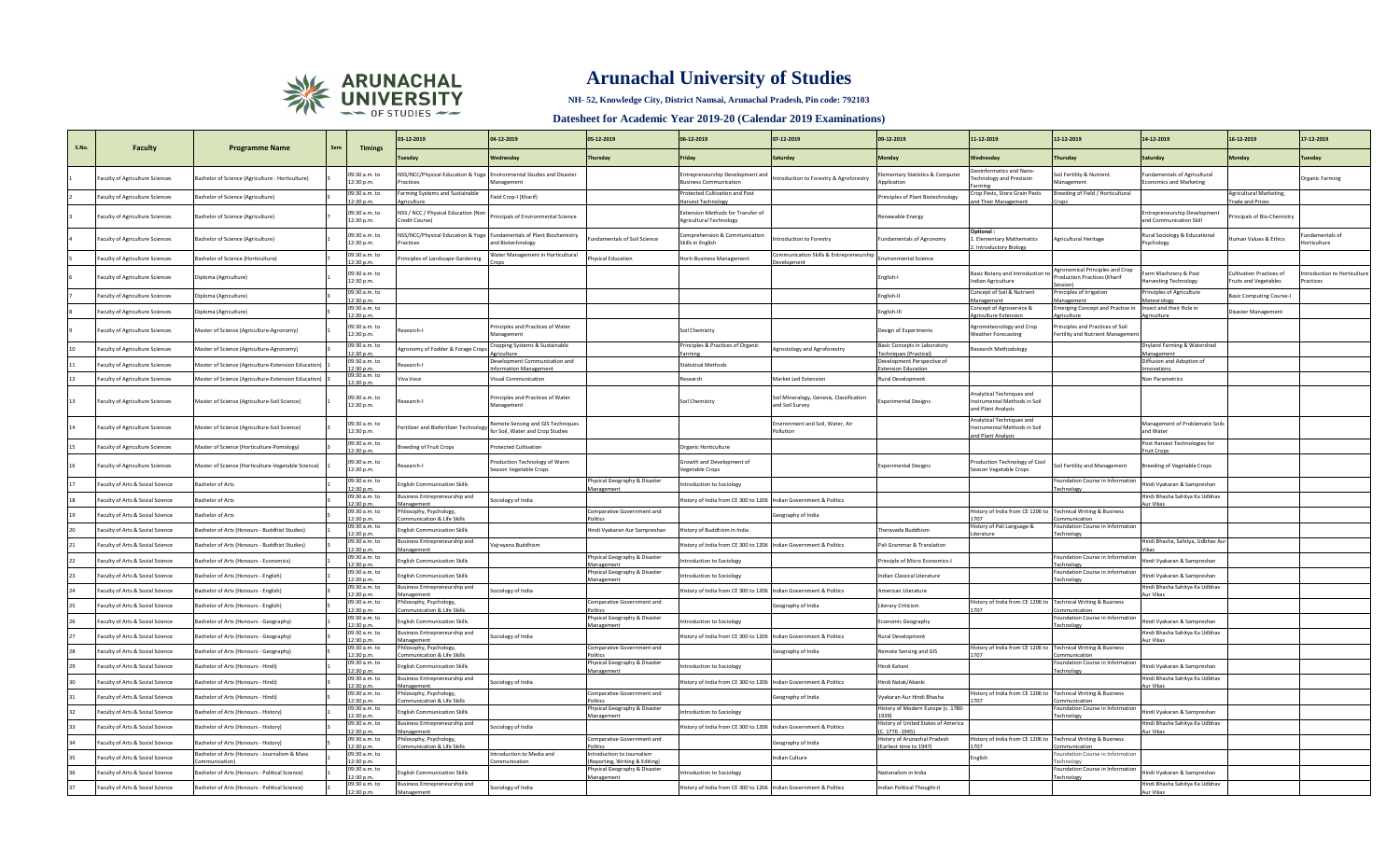

**NH- 52, Knowledge City, District Namsai, Arunachal Pradesh, Pin code: 792103**

| S.No | Faculty                          | <b>Programme Name</b>                                                                    |                                           | 03-12-2019                                       | 04-12-2019                                            | 05-12-2019                                                     | 06-12-2019                                                        | 07-12-2019                          | 09-12-2019                                                      | 11-12-2019                                 | 12-12-2019                                                                    | 14-12-2019                                                        | 16-12-2019                                       | 17-12-2019                                                                   |
|------|----------------------------------|------------------------------------------------------------------------------------------|-------------------------------------------|--------------------------------------------------|-------------------------------------------------------|----------------------------------------------------------------|-------------------------------------------------------------------|-------------------------------------|-----------------------------------------------------------------|--------------------------------------------|-------------------------------------------------------------------------------|-------------------------------------------------------------------|--------------------------------------------------|------------------------------------------------------------------------------|
|      |                                  |                                                                                          | <b>Timings</b>                            |                                                  | Vednesday                                             | hursdav                                                        | ridav                                                             | Saturday                            |                                                                 | <b>/ednesday</b>                           | <b>Thursday</b>                                                               | Saturday                                                          |                                                  | <b>Tuesday</b>                                                               |
|      | Faculty of Arts & Social Science | Bachelor of Arts (Honours - Political Science)                                           | 09:30 a.m. to<br>2:30 p.m.                | osophy, Psychology<br>mmunication & Life Skills  |                                                       | Comparative Government and<br><b>Politics</b>                  |                                                                   | Geography of India                  | <b>Nomen, Power and Politics</b>                                | 707                                        | History of India from CE 1206 to Technical Writing & Business<br>ommunication |                                                                   |                                                  |                                                                              |
|      | Faculty of Arts & Social Science | sachelor of Arts (Honours - Sociology)                                                   | 09:30 a.m. to<br>2:30 p.m.                | inglish Communication Skills                     |                                                       | Physical Geography & Disaster                                  | ntroduction to Sociology                                          |                                     | Sociology of Gender                                             |                                            | Foundation Course in Information<br>Fechnology                                | Hindi Vyakaran & Sampreshan                                       |                                                  |                                                                              |
|      | Faculty of Arts & Social Science | Bachelor of Arts (Honours - Sociology)                                                   | 09:30 a.m. to<br>12:30 p.m.               | siness Entrepreneurship and                      | Sociology of India                                    | Management                                                     | History of India from CE 300 to 1206 Indian Government & Politics |                                     | Sociological Thinkers II                                        |                                            |                                                                               | Hindi Bhasha Sahitya Ka Udbhav<br>Aur Vikas                       |                                                  |                                                                              |
|      | Faculty of Arts & Social Science | Certificate (Pali & Buddhist Studies)                                                    | 09:30 a.m. to                             | lanagement<br>igin and Development of Pali       | Pali Grammer                                          | Pali Prose and Poetry                                          | Pali Composition                                                  | Inglish Language and Basic Computer | Viva-Voce                                                       |                                            |                                                                               |                                                                   |                                                  |                                                                              |
|      | aculty of Arts & Social Science  | iploma (Buddhist Studies)                                                                | 2:30 p.m.<br>09:30 a.m. to                | anguage<br>story of Buddhism in India-I          | oundation of Buddhism-I                               | Social Philosophy of Buddhism-I                                | conomic and Political Ideas of<br>Buddhism-I                      | <b>English Communication Skills</b> | Viva-Voce                                                       |                                            |                                                                               |                                                                   |                                                  |                                                                              |
|      | Faculty of Arts & Social Science | Master of Arts (Economics)                                                               | 12:30 p.m.<br>09:30 a.m. to               |                                                  |                                                       |                                                                |                                                                   |                                     | Microeconomic Theory                                            | <b>Introductory Mathematical</b>           | Macroeconomic Theory                                                          | International Trade                                               |                                                  |                                                                              |
|      | Faculty of Arts & Social Science | Master of Arts (Economics)                                                               | 12:30 p.m.<br>09:30 a.m. to               |                                                  |                                                       |                                                                |                                                                   |                                     | India and the Early Modern                                      | onomics<br>Econometrics                    | Reseearch Methodology &                                                       | <b>Public Economics I</b>                                         |                                                  |                                                                              |
|      | Faculty of Arts & Social Science | Master of Arts (English)                                                                 | 2:30 p.m.<br>09:30 a.m. to                |                                                  |                                                       |                                                                |                                                                   |                                     | nternational Economy                                            | English Poetry from Chaucer to             | Quantitative Method<br>Eighteenth Century English                             | Literary Criticism I                                              | European Comedy                                  |                                                                              |
|      | aculty of Arts & Social Science  | Master of Arts (English)                                                                 | 12:30 p.m.<br>09:30 a.m. to               |                                                  |                                                       |                                                                |                                                                   |                                     | merican Literature                                              |                                            | Literature<br>Nineteenth Century Novel                                        | Twentieth Century Poetry and                                      | ndian Literature I                               |                                                                              |
|      | Faculty of Arts & Social Science | Master of Arts (Geography)                                                               | 2:30 p.m.<br>09:30 a.m. to                |                                                  |                                                       |                                                                |                                                                   |                                     |                                                                 | Geographical Thought                       | <b>Environment and Ecology</b>                                                | Orama<br>Fundamentals of Remote Sensing Statistical Techniques in |                                                  |                                                                              |
|      |                                  |                                                                                          | 12:30 p.m.<br>09:30 a.m. to               |                                                  |                                                       |                                                                |                                                                   |                                     | <b>Rural Development</b>                                        |                                            |                                                                               | and GIS<br>Systematic Agricultural                                | Spatial Analysis<br>Regional Development         |                                                                              |
|      | aculty of Arts & Social Science  | Master of Arts (Geography)                                                               | 2:30 p.m.                                 |                                                  |                                                       |                                                                |                                                                   |                                     | Interdisciplinary                                               |                                            | Advanced Remote Sensing and GIS                                               | Geography                                                         | Interdisciplinary)                               |                                                                              |
|      | Faculty of Arts & Social Science | Master of Arts (Hindi)                                                                   | 09:30 a.m. to<br>12:30 p.m.               |                                                  |                                                       |                                                                |                                                                   |                                     | Jpannayas                                                       | Hindi Kahani                               | Anya Gaddh-Roop                                                               | Natak                                                             |                                                  |                                                                              |
|      | aculty of Arts & Social Science  | laster of Arts (Hindi)                                                                   | 09:30 a.m. to<br>12:30 p.m.               |                                                  |                                                       |                                                                |                                                                   |                                     | Kavita                                                          | Aadhunik Aakhyan Mulak Kavya               | Prageet Aur Muktak                                                            | Chhandmukt Kavva                                                  |                                                  |                                                                              |
|      | Faculty of Arts & Social Science | Master of Arts (History)                                                                 | $09:30 a.m.$ to<br>12:30 p.m.             |                                                  |                                                       |                                                                |                                                                   |                                     | Ancient Societies                                               | Evolution of Indian Culture                | History of North East India (From<br>the Earliest time to 1947)               | History of Arunachal Pradesh<br>(Upto 1987)                       |                                                  |                                                                              |
|      | aculty of Arts & Social Science  | Master of Arts (History)                                                                 | 09:30 a.m. to<br>2:30 p.m.                |                                                  |                                                       |                                                                |                                                                   |                                     |                                                                 |                                            | <b>Archeological Practice in India</b>                                        | World Affairs (1945-1991)                                         | Century India                                    | listory of Ideas in the 19th History of Eastern India,<br>3th-18th Centuries |
|      | Faculty of Arts & Social Science | Master of Arts (Journalism and Mass<br>mmunication)                                      | 09:30 a.m. to<br>12:30 p.m.               |                                                  |                                                       |                                                                |                                                                   |                                     |                                                                 | Internet & Web Journalism                  | Communications Research<br>Methodology                                        | <b>Specialized Reporting</b>                                      | Photo Journalism, Film and<br>Animation          | <b>Fnvironment &amp; Media</b>                                               |
|      | Faculty of Arts & Social Science | faster of Arts (Political Science)                                                       | 09:30 a.m. to<br>12:30 p.m.               |                                                  |                                                       |                                                                |                                                                   |                                     |                                                                 | Political Theory                           | Indian Government and Politics                                                | <b>Comparative Politics: Institutions</b><br>and Processes        | Theories of International<br>Relations           |                                                                              |
|      | Faculty of Arts & Social Science | Aaster of Arts (Political Science)                                                       | 09:30 a.m. to<br>2:30 p.m.                |                                                  |                                                       |                                                                |                                                                   |                                     |                                                                 | Modern Political Ideologies                | Public Administration: Concepts<br>and Theories - II                          | Feminist Theory and Practice:<br><b>Indian Perspective</b>        | Modern Indian Political<br>Thought               |                                                                              |
|      | Faculty of Arts & Social Science | Master of Arts (Sociology)                                                               | 09:30 a.m. to                             |                                                  |                                                       |                                                                |                                                                   |                                     |                                                                 |                                            | Sociology of Kinship                                                          | Sociology of India-I                                              | Sociological Theory: Some                        | Sociological Theories                                                        |
|      | Faculty of Arts & Social Science | Master of Arts (Sociology)                                                               | 12:30 p.m.<br>09:30 a.m. to<br>2:30 p.m.  |                                                  |                                                       |                                                                |                                                                   |                                     |                                                                 | Methods of Sociological<br>Research        | Social Stratification                                                         | Sociology of Development                                          | Conceptual Issues<br><b>Industry and Society</b> |                                                                              |
|      | Faculty of Arts & Social Science | Master of Fine Arts (Painting)                                                           | 09:30 a.m. to<br>12:30 p.m.               | luseum Studies/ Viva Voce                        | Exhibition                                            | Creative Painting (Oil)                                        | Aesthetics                                                        | listory of Art: Western Art-1       |                                                                 |                                            |                                                                               |                                                                   |                                                  |                                                                              |
|      | aculty of Arts & Social Science  | laster of Fine Arts (Painting)                                                           | 09:30 a.m. to                             |                                                  | Portraiture (Acrylic)                                 | <b>Eastern Aesthetics</b>                                      | luman Figure Study (Mix Medium)                                   | History of Modern Western Art-I     |                                                                 |                                            |                                                                               |                                                                   |                                                  |                                                                              |
|      | Faculty of Arts & Social Science | <b><i>Aaster of Social Work</i></b>                                                      | 12:30 p.m.<br>09:30 a.m. to<br>12:30 p.m. | igin and Development of Social                   | Professional Social Work: Indian<br><b>Prsnective</b> | Governance, Social Policy, Law and<br>Social Work              | Human Rights & Advocacy                                           |                                     |                                                                 |                                            |                                                                               |                                                                   |                                                  |                                                                              |
|      | Faculty of Arts & Social Science | Master of Social Work                                                                    | 09:30 a.m. to<br>12:30 p.m.               | ural Community Development                       | Mental Health and Social Work                         | <b>Family Social Work</b>                                      | Administration and Management of<br>Social Welfare Organizations  |                                     |                                                                 |                                            |                                                                               |                                                                   |                                                  |                                                                              |
|      | aculty of Commerce & Management  | Bachelor of Business Administration                                                      | 09:30 a.m. to<br>12:30 p.m.               |                                                  | Organizational Behavior                               |                                                                | Management & Financial Accounting Business Economics              |                                     |                                                                 | oundation Course in<br>wironmental Scienci | inciples of Management                                                        |                                                                   |                                                  |                                                                              |
|      | Faculty of Commerce & Management | Bachelor of Business Administration                                                      | 09:30 a.m. to<br>2:30 p.m.                |                                                  | <b>Business Ethics</b>                                |                                                                | Corporate Environment                                             | Corporate Accounting                |                                                                 | Soft Skills for Business                   | Consumer Behavior                                                             |                                                                   |                                                  |                                                                              |
|      | Faculty of Commerce & Management | Bachelor of Business Administration (Hotel<br>Management, Catering Technology & Tourism) | 09:30 a.m. to<br>12:30 p.m.               | Advanced Food Production &<br>atisserie          |                                                       | <b>Advanced Front Office Operations</b>                        | <b>Advanced Accommodation</b><br>Operations                       | HR Management & Hotel Laws          | Advanced Food & Beverage Service                                |                                            |                                                                               |                                                                   |                                                  |                                                                              |
|      | aculty of Commerce & Management  | <b>Bachelor of Commerce</b>                                                              | 09:30 a.m. to<br>2:30 p.m.                |                                                  | Financial Accounting                                  |                                                                | English Language                                                  |                                     | <b>Business Organisation and</b><br>Management                  | nvironmental Studies                       |                                                                               |                                                                   |                                                  |                                                                              |
|      | Faculty of Commerce & Management | <b>Bachelor of Commerce</b>                                                              | 09:30 a.m. to                             |                                                  | ncome Tax Law and Practice                            |                                                                | <b>Computer Applications in Business</b>                          |                                     |                                                                 | Company Law                                | <b>Advertising</b>                                                            |                                                                   |                                                  |                                                                              |
|      | aculty of Commerce & Management  | Bachelor of Commerce                                                                     | 12:30 p.m.<br>09:30 a.m. to               | uman Resource Management                         |                                                       | Entrepreneurship                                               | Principles of Micro Economics                                     |                                     | undamentals of Financial                                        |                                            |                                                                               |                                                                   |                                                  |                                                                              |
|      | Faculty of Commerce & Management | faster of Business Administration (Finance                                               | 12:30 p.m.<br>09:30 a.m. to               | inancial & Management Accounting Business Ethics |                                                       | Organizational Behavior &                                      | Computer Application in                                           | <b>Susiness Environment</b>         | Management<br>Research Methodology and                          |                                            |                                                                               |                                                                   |                                                  |                                                                              |
|      | Faculty of Commerce & Managemen  | Management)<br>Master of Business Administration (Finance                                | 12:30 p.m.<br>09:30 a.m. to               | lanagement Information System                    | <b>Strategic Management</b>                           | <b>Management Processes</b><br><b>Total Quality Management</b> | <b>Management</b><br>inancial Engineering                         | Corporate Taxation Planning         | <b>Quantitative Techniques</b><br>Security Analysis & Portfolio |                                            |                                                                               |                                                                   |                                                  |                                                                              |
|      | Faculty of Commerce & Management | Management)<br>laster of Business Administration (Hotel                                  | 12:30 p.m.<br>09:30 a.m. to               | Management Information System                    | Food safety & Nutrition                               | Hotel & Catering Management                                    | <b>Tourism Planning and Marketing</b>                             | Cargo Management                    | Management<br><b>Hospitality Management</b>                     |                                            |                                                                               |                                                                   |                                                  |                                                                              |
|      | Faculty of Commerce & Managemen  | Management & Tourism)<br>laster of Business Administration (Human Resource               | 12:30 p.m.<br>09:30 a.m. to               | inancial & Management Accounting Business Ethics |                                                       | Organizational Behavior &                                      | Computer Application in                                           | <b>Business Environment</b>         | Research Methodology and                                        |                                            |                                                                               |                                                                   |                                                  |                                                                              |
|      |                                  | Management)<br>faster of Business Administration (Human Resource                         | 12:30 p.m.<br>09:30 a.m. to               |                                                  |                                                       | <b>Management Processes</b>                                    | Management                                                        | Human Resources Planning and        | Quantitative Techniques                                         |                                            |                                                                               |                                                                   |                                                  |                                                                              |
|      | aculty of Commerce & Management  | Aanagement<br>Master of Business Administration (Marketing                               | 2:30 p.m.<br>09:30 a.m. to                | lanagement Information System                    | <b>Strategic Management</b>                           | <b>Total Quality Management</b><br>Organizational Behavior &   | <b>Compensation Management</b><br>Computer Application in         | )evelopment                         | Management of Industrial Relations<br>Research Methodology and  |                                            |                                                                               |                                                                   |                                                  |                                                                              |
|      | Faculty of Commerce & Managemen  | fanagement)<br>Master of Business Administration (Marketing                              | 12:30 p.m.<br>09:30 a.m. to               | nancial & Management Accounting Business Ethics  |                                                       | Management Processes                                           | Management                                                        | susiness Environment                | Quantitative Techniques                                         |                                            |                                                                               |                                                                   |                                                  |                                                                              |
|      | aculty of Commerce & Managemen   | lanagement                                                                               | 2:30 p.m.                                 | Management Information System                    | <b>Strategic Management</b>                           | <b>Total Quality Management</b>                                | <b>Advertising Management</b>                                     | Marketing of Services               | Sales & Distribution Management                                 |                                            |                                                                               |                                                                   |                                                  |                                                                              |
|      | Faculty of Commerce & Managemen  | <b>Master of Business Administration (Operation</b><br>fanagement)                       | 09:30 a.m. to<br>2:30 p.m.                | lanagement Information System                    | <b>Strategic Management</b>                           | <b>Total Quality Management</b>                                | <b>Technology Management</b>                                      | Supply Chain Management             | Service Operations Management                                   |                                            |                                                                               |                                                                   |                                                  |                                                                              |
|      | aculty of Commerce & Management  | Master of Commerce                                                                       | 09:30 a.m. to<br>2:30 p.m.                | siness Statistics                                | Managerial Economics                                  | Managerial Accounting                                          | Organizational Theory and Behavior                                |                                     |                                                                 |                                            |                                                                               |                                                                   |                                                  |                                                                              |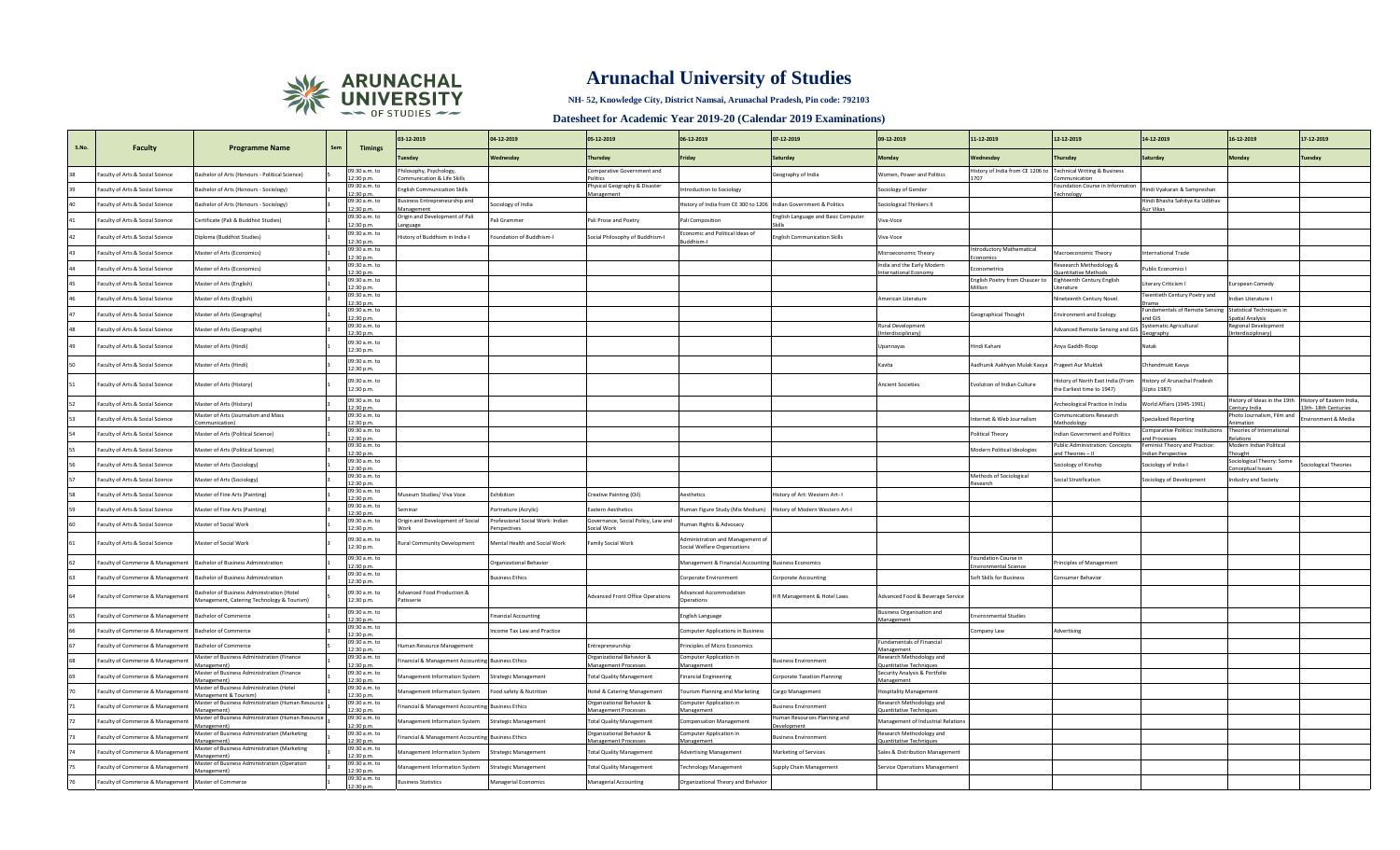

**NH- 52, Knowledge City, District Namsai, Arunachal Pradesh, Pin code: 792103**

| S.No |                                                               |                                                                       |                                          | 03-12-2019                                                                                                          | 04-12-2019                                     | 05-12-2019                                                    | 06-12-2019                                                                          | 07-12-2019                                                                                                                                                                                                    | 09-12-2019                                                                                            | 11-12-2019                                                 | 12-12-2019                                                                              | 14-12-2019                                                 | 16-12-2019                                       | 17-12-2019                                             |
|------|---------------------------------------------------------------|-----------------------------------------------------------------------|------------------------------------------|---------------------------------------------------------------------------------------------------------------------|------------------------------------------------|---------------------------------------------------------------|-------------------------------------------------------------------------------------|---------------------------------------------------------------------------------------------------------------------------------------------------------------------------------------------------------------|-------------------------------------------------------------------------------------------------------|------------------------------------------------------------|-----------------------------------------------------------------------------------------|------------------------------------------------------------|--------------------------------------------------|--------------------------------------------------------|
|      | Faculty                                                       | <b>Programme Name</b>                                                 | <b>Timings</b>                           |                                                                                                                     | Wednesdav                                      | hursdav                                                       | Friday                                                                              | Saturday                                                                                                                                                                                                      |                                                                                                       | <b>Wednesda</b>                                            | <b>Thursday</b>                                                                         | Saturday                                                   | Monda                                            | <b>Fuesday</b>                                         |
|      | Faculty of Commerce & Management                              | Master of Commerce                                                    | 9:30 a.m. to<br>2:30 p.m.                | lobal Strategic Management                                                                                          | <b>Financial Planning</b>                      | ntrepreneurship                                               | <b>Legal Aspects of Business</b>                                                    |                                                                                                                                                                                                               |                                                                                                       |                                                            |                                                                                         |                                                            |                                                  |                                                        |
|      | Faculty of Education & Special<br>ducation                    | achelor of Arts - Bachelor of Education (Integrated                   | 9:30 a.m. to<br>2:30 p.m.                | inglish Communication Skills I & II                                                                                 |                                                | Physical Geography & Disaster<br>Management                   | <b>Introduction to Sociology</b>                                                    |                                                                                                                                                                                                               | hildhood and Growing Up                                                                               |                                                            | Foundation Course in Information<br>echnology                                           | Hindi Vyakaran Aur Sampreshan                              |                                                  |                                                        |
|      | aculty of Education & Special                                 | Bachelor of Arts - Bachelor of Education (Integrated                  | 9:30 a.m. to                             |                                                                                                                     | Sociology of India                             |                                                               | History of India from CE 300 to 1206 Indian Government & Politics                   |                                                                                                                                                                                                               |                                                                                                       | Reading and Reflecting on Texts                            | Contemporary India and Education                                                        | Hindi Bhasha, Sahitya, Udbhav Aur                          |                                                  |                                                        |
|      | ducation<br>Faculty of Education & Special                    |                                                                       | 2:30 p.m.<br>9:30 a.m. to                | edagogy of School Subject-1 (any                                                                                    |                                                | Comparative Government and                                    |                                                                                     |                                                                                                                                                                                                               |                                                                                                       | listory of India from CE 1206 to                           |                                                                                         | Vikas                                                      |                                                  |                                                        |
|      | Education                                                     | achelor of Arts - Bachelor of Education (Integrated                   | 2:30 p.m.                                | Teaching of Hindi<br>. Teaching of English                                                                          |                                                | olitics                                                       |                                                                                     | Geography of India                                                                                                                                                                                            |                                                                                                       | 1707                                                       |                                                                                         | Knowledge and Curriculum                                   | Assessment for Learning                          |                                                        |
|      | Faculty of Education & Special                                | achelor of Arts - Bachelor of Education (Integrated)                  | $9:30 a.m.$ to<br>2:30 p.m.              | ternship - I                                                                                                        | nternship - II                                 |                                                               |                                                                                     |                                                                                                                                                                                                               |                                                                                                       |                                                            |                                                                                         |                                                            |                                                  |                                                        |
|      | Faculty of Education & Special<br>ducatio                     | Bachelor of Education                                                 | 9:30 a.m. to<br>2:30 p.m.                | anguage Across the Curriculum                                                                                       |                                                | <b>School Organization and</b><br>Management                  |                                                                                     | Understanding Disciplines and Subjects                                                                                                                                                                        | Childhood and Growing Up                                                                              |                                                            | Reading and Reflecting on Texts Contemporary India and Education                        |                                                            |                                                  |                                                        |
|      | Faculty of Education & Special<br>ducation                    | achelor of Education                                                  | 9:30 a.m. to<br>2:30 p.m.                | ternship -                                                                                                          |                                                |                                                               | nternshin - II                                                                      |                                                                                                                                                                                                               |                                                                                                       |                                                            |                                                                                         |                                                            |                                                  |                                                        |
|      | Faculty of Education & Special                                | Bachelor of Education (Hearing Impairment)                            | 9:30 a.m. to                             | Cross Disability & Inclusion (Hearing                                                                               |                                                | ntroduction to Sensory Disability                             |                                                                                     | <b>Human Growth and Development</b>                                                                                                                                                                           | Assessment and Identification of                                                                      | ntroduction to Locomotor and                               | Contemporary India and Education                                                        | Introduction to Neuro                                      |                                                  |                                                        |
|      | ducation<br>Faculty of Education & Special                    | Bachelor of Education (Hearing Impairment)                            | 2:30 p.m.<br>9:30 a.m. to                | npairment)<br>ractical: Disability Specialization                                                                   |                                                | Psychosocial and Family Issues                                |                                                                                     | Drama & Art in Education                                                                                                                                                                                      | <b>Need:</b><br>Educational Intervention and                                                          | Iultiple Disabilitie:<br>Reading and Reflecting on Texts   | <b>Technology and Disability</b>                                                        | Developmental Disabilitie<br>Main Disablity Special School |                                                  |                                                        |
|      | ducation                                                      |                                                                       | :30 p.m                                  |                                                                                                                     |                                                |                                                               |                                                                                     |                                                                                                                                                                                                               | <b>Teaching Strategies</b><br>dentification of Children with Visual                                   |                                                            |                                                                                         |                                                            |                                                  |                                                        |
|      | aculty of Education & Special<br>Education                    | achelor of Education (Visual Impairment)                              | $9:30$ a.m. to<br>2:30 p.m.              | cross Disability & Inclusion (Visual<br>npairmentl                                                                  |                                                | ntroduction to Sensory Disability                             |                                                                                     | luman Growth and Development                                                                                                                                                                                  | npairment and Assessment of                                                                           | roduction to Locomotor and<br>Multiple Disabilities        | ontemporary India and Education                                                         | Introduction to Neuro<br><b>Developmental Disabilities</b> |                                                  |                                                        |
|      | Faculty of Education & Special                                | achelor of Education (Visual Impairment)                              | 9:30 a.m. to                             | ractical : Disability Specialization                                                                                |                                                | Psychosocial and Family Issues                                |                                                                                     | Drama & Art in Education                                                                                                                                                                                      | Educational Intervention and                                                                          | Reading and Reflecting on Texts                            | <b>Technology and Education of The</b>                                                  | Main Disablity Special School                              |                                                  |                                                        |
|      | :ducatio<br>Faculty of Education & Special                    |                                                                       | 2:30 p.m.<br>09:30 a.m. to               |                                                                                                                     |                                                |                                                               | Introduction to Physical Education                                                  | Any One                                                                                                                                                                                                       | <b>Feaching Strategies</b>                                                                            |                                                            | isually Impairec                                                                        |                                                            |                                                  |                                                        |
|      | Education                                                     | achelor of Physical Education and Sports                              | 12:30 p.m.                               | ames: Football                                                                                                      | <b>Games: Floor Exercises</b>                  | Ground/Field Practical                                        | and Sports                                                                          | L. Language Hindi<br>2. Language English                                                                                                                                                                      | luman Anatomy and Physiology-I                                                                        |                                                            |                                                                                         |                                                            |                                                  |                                                        |
|      | Faculty of Education & Special<br><b>Education</b>            | Bachelor of Physical Education and Sports                             | 09:30 a.m. to<br>12:30 p.m.              | oga                                                                                                                 | Fundamentals of Biomechanics in<br>Snorts      | Methods in Physical Education                                 | Ground/Field Practica                                                               | Any one<br>1. Kho-Kho<br><b>Baskethal</b><br>3. Judo<br>4. Boxing<br>5. Table Tennis<br>6. Uneven Bar(W)<br>Horizontal Bar(N                                                                                  | <b>Environmental Science</b>                                                                          |                                                            |                                                                                         |                                                            |                                                  |                                                        |
|      | Faculty of Education & Special<br>Education                   | Master of Physical Education and Sports                               | 9:30 a.m. to<br>2:30 p.m.                | cientific Principles of Sports<br>raining                                                                           | <b>Sports Medicine</b>                         | lealth Education and Sport:<br>lutrition                      | Sports Engineering/ Physical Fitness<br>and Wellness                                | Track and Field III: Throwing Events+<br>Introduction of Heptathlon Event.<br>Symnastics/Swimming                                                                                                             | Games Specialisation II (Any Two)<br>(Boxing, Fencing, Judo, Karate,<br>Wrestliing, Wushu)            | oaching Lessons of Track and<br>ield/ Gymnastics/ Swimming |                                                                                         |                                                            |                                                  |                                                        |
|      | Faculty of Education & Special<br>ducation                    | achelor of Science - Bachelor of Education<br>tegrated) -CBZ          | 9:30 a.m. to<br>2:30 p.m.                | tomic Structure, Bonding, General<br>Organic Chemistry & Aliphatic<br>lydrocarbons Lab                              | Animal Diversity Lab                           | Biodiversity (Microbes, Algae, Fungi<br>and Archegoniate) Lab | Atomic Structure, Bonding, General<br>Organic Chemistry & Aliphatic<br>Hydrocarbons | Biodiversity (Microbes, Algae, Fungi and<br>Archegoniate)                                                                                                                                                     | hildhood and Growing Up                                                                               | English                                                    | <b>Animal Diversity</b>                                                                 |                                                            |                                                  |                                                        |
|      | Faculty of Education & Special<br>ducation                    | Bachelor of Science - Bachelor of Education<br>ntegrated) -CBZ        | $9:30 a.m.$ to<br>2:30 p.m.              | olutions, Phase Equilibria,<br>Conductance, Electrochemistry &<br>unctional Group Organic Chemistry-                | Physiology and Biochemistry Lab                | Plant Anatomy and Embryology<br>ractical                      | Plant Anatomy and Embryology                                                        | hysiology and Biochemistry                                                                                                                                                                                    | solutions, Phase Equilibria,<br>Conductance, Electrochemistry &<br>unctional Group Organic Chemistry  |                                                            | Reading and Reflecting on Texts Contemporary India and Education IT Skills for Chemists |                                                            |                                                  |                                                        |
|      | Faculty of Education & Special                                | achelor of Science - Bachelor of Education                            | 9:30 a.m. to                             |                                                                                                                     | Polymer Chemistry and Green                    |                                                               |                                                                                     |                                                                                                                                                                                                               | Polymer Chemistry and Green                                                                           |                                                            | Pedagogy of School Subject-1 (any                                                       |                                                            |                                                  |                                                        |
|      | <b>Education</b>                                              | ntegrated) -CBZ                                                       | 12:30 p.m.                               | pplied Zoology Lab                                                                                                  | Chemistry (Lab)                                |                                                               | Economic Botany and Biotechnology Economic Botany and Biotechnology Applied Zoology |                                                                                                                                                                                                               | :hemistrv                                                                                             | <b>Herbal Technology</b>                                   | Teaching of Hindi<br>Teaching of English                                                | nowledge and Curriculum                                    | Assessment for Learning                          |                                                        |
|      | Faculty of Education & Special                                | achelor of Science - Bachelor of Education<br>ntegrated) -CBZ         | 9:30 a.m. to<br>:30 p.m                  | iternship-I                                                                                                         | nternship - II                                 |                                                               |                                                                                     |                                                                                                                                                                                                               |                                                                                                       |                                                            |                                                                                         |                                                            |                                                  |                                                        |
|      | Faculty of Education & Special                                | Bachelor of Science - Bachelor of Education                           | 9:30 a.m. to                             | tomic Structure, Bonding, General<br>Organic Chemistry & Aliphatic                                                  | <b>Mechanics Lab</b>                           | Mechanics                                                     | Atomic Structure, Bonding, General<br>Organic Chemistry & Aliphatic                 |                                                                                                                                                                                                               | Childhood and Growing Up                                                                              | English                                                    | <b>Differential Calculus</b>                                                            |                                                            |                                                  |                                                        |
|      | Education                                                     | ntegrated) -PCM                                                       | 2:30 p.m.                                | Hydrocarbons-Lab                                                                                                    |                                                |                                                               | <b>Hydrocarbons</b>                                                                 |                                                                                                                                                                                                               |                                                                                                       |                                                            |                                                                                         |                                                            |                                                  |                                                        |
|      | Faculty of Education & Special<br>Education                   | Bachelor of Science - Bachelor of Education<br>ntegrated) -PCM        | 9:30 a.m. to<br>2:30 p.m.                | iolutions, Phase Equilibria,<br>Conductance, Electrochemistry &<br>unctional Group Organic Chemistry- Mechanics-Lab | <b>Thermal Physics and Statistical</b>         | hysics Workshop Skills                                        | <b>Thermal Physics and Statistical</b><br>Mechanics                                 | <b>Real Analysis</b>                                                                                                                                                                                          | Solutions, Phase Equilibria,<br>Conductance, Electrochemistry &<br>unctional Group Organic Chemistry- |                                                            | Reading and Reflecting on Texts Contemporary India and Education                        |                                                            |                                                  |                                                        |
|      | <b>Faculty of Education &amp; Special</b><br>ducation         | <b>Rachelor of Science - Bachelor of Education</b><br>ntegrated) -PCM | 19:30 a.m. to<br>2:30 p.m.               | ntegral Calculus                                                                                                    | Polymer Chemistry and Green<br>Chemistry (Lab) | Element of Modern Physics                                     |                                                                                     | Matrix                                                                                                                                                                                                        | Polymer Chemistry and Green<br>hemistry                                                               |                                                            | Pedagogy of School Subject-1 (any<br>Teaching of Hindi<br>Teaching of English           | Knowledge and Curriculum                                   | Assessment for Learning                          |                                                        |
|      | Faculty of Education & Special<br>ducation                    | Bachelor of Science - Bachelor of Education<br>ntegrated) -PCM        | 09:30 a.m. to<br>:30 p.m                 | ternship-I                                                                                                          | Internship-II                                  |                                                               |                                                                                     |                                                                                                                                                                                                               |                                                                                                       |                                                            |                                                                                         |                                                            |                                                  |                                                        |
|      | aculty of Education & Special<br>:ducation                    | iploma in Elementary Education                                        | 9:30 a.m. to<br>2:30 p.m.                | hildhood and the Development of<br>hildren                                                                          | Contemporary Indian Society                    | Education, Society, Curriculum and<br>earners                 | Towards Understanding the Self                                                      | Work and Education                                                                                                                                                                                            |                                                                                                       |                                                            | <b>Teaching of English</b>                                                              |                                                            |                                                  |                                                        |
|      | aculty of Education & Special                                 | iploma in Elementary Education                                        | 9:30 a.m. to                             | ognition, Learning and the Socio-                                                                                   | Teacher Identity and School Culture            | chool Culture, Leadership and                                 | Pedagogy of Environmental Studies                                                   | hildren's Physical and Emotional Health                                                                                                                                                                       |                                                                                                       |                                                            |                                                                                         |                                                            |                                                  |                                                        |
|      | ducatio<br>Faculty of Education & Special<br><b>Education</b> | Master of Arts (Education)                                            | 2:30 p.m.<br>09:30 a.m. to<br>12:30 p.m. | Cultural Context                                                                                                    |                                                |                                                               |                                                                                     | chool Health and Education                                                                                                                                                                                    | hilosophical Bases of Education<br>(Indian)                                                           | Sociological Foundations of<br>Education                   | Fundamentals of Educational<br>Psychology                                               | <b>Teacher Education</b>                                   | <b>Educational Measurement</b><br>and Evaluation | rinciples and Procedures<br>of Guidance and Counseling |
| 102  | Faculty of Education & Special<br>Education                   | Master of Arts (Education)                                            | 09:30 a.m. to<br>12:30 p.m.              |                                                                                                                     |                                                |                                                               |                                                                                     |                                                                                                                                                                                                               | Essentials of Educational Technology Research                                                         | Foundations of Educational                                 | <b>Statistics in Educational</b>                                                        | <b>Environmental Education</b>                             | <b>Educational Measurement</b><br>and Evaluation | Pedagogy of Languages                                  |
| 103  | Faculty of Education & Special<br>Education                   | Master of Education                                                   | 09:30 a.m. to<br>12:30 p.m.              | hilosophical and Sociological<br>Foundation of Education - I                                                        | Advanced Educational Psychology-I              | Educational Research and Statistics-                          |                                                                                     | Any one of the following:<br>1. Pedagogy-Science Education<br>System of Teacher Education in India 2. Pedagogy-Social Science Eduction<br>3. Pedagogy-Language Education<br>. Pedagogy- Mathematics Education |                                                                                                       |                                                            |                                                                                         |                                                            |                                                  |                                                        |
| 104  | Faculty of Education & Special                                | Master of Education                                                   | 9:30 a.m. to<br>2:30n.m                  | ubmission of Dissertation                                                                                           | Internship in TEI/DIET                         | Policy, Planning and Financing of<br>ucation                  | <b>Economics of Education</b>                                                       | <b>Advanced Curriculum Theory</b>                                                                                                                                                                             | Measurement, Assessment and                                                                           |                                                            |                                                                                         |                                                            |                                                  |                                                        |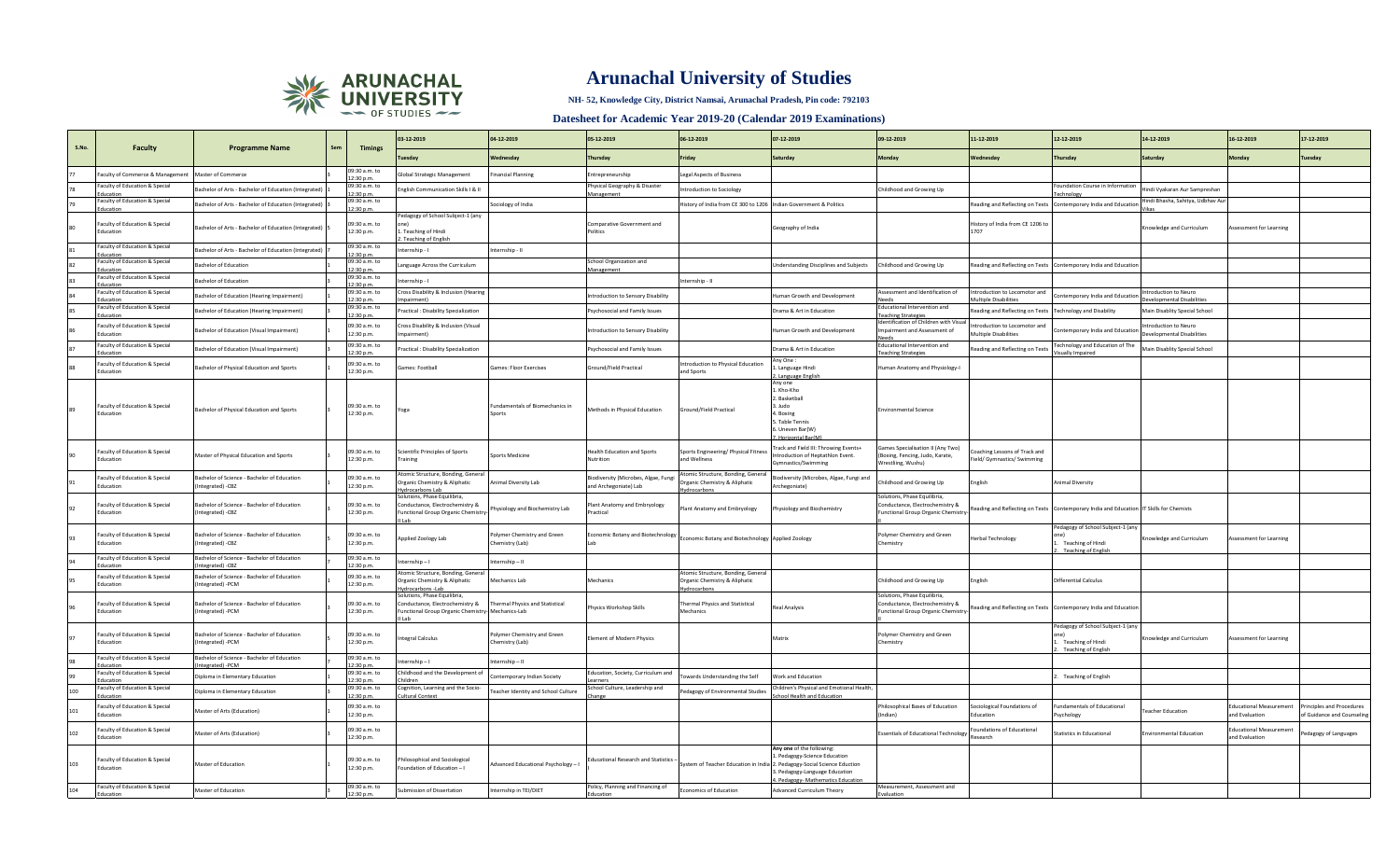

**NH- 52, Knowledge City, District Namsai, Arunachal Pradesh, Pin code: 792103**

| S.No. |                                                                        |                                                                                 |                                          | 03-12-2019                                                                             | 04-12-2019                                                       | 05-12-2019                                                      | 06-12-2019                                                                                  | 07-12-2019                                                                             | 09-12-2019                                                     | 11-12-2019                                                                                                                                         | 12-12-2019                                         | 14-12-2019                                  | 16-12-2019              | 17-12-2019    |
|-------|------------------------------------------------------------------------|---------------------------------------------------------------------------------|------------------------------------------|----------------------------------------------------------------------------------------|------------------------------------------------------------------|-----------------------------------------------------------------|---------------------------------------------------------------------------------------------|----------------------------------------------------------------------------------------|----------------------------------------------------------------|----------------------------------------------------------------------------------------------------------------------------------------------------|----------------------------------------------------|---------------------------------------------|-------------------------|---------------|
|       | <b>Faculty</b>                                                         | <b>Programme Name</b>                                                           | <b>Timings</b>                           |                                                                                        | Vednesdav                                                        | <b>Thursday</b>                                                 |                                                                                             | Saturday                                                                               |                                                                | <b>Wednesda</b>                                                                                                                                    | Thursday                                           | Saturda <sup>®</sup>                        |                         | <b>Tuesda</b> |
| 105   | Faculty of Education & Special<br>Education                            | Master of Education (Hearing Impairment)                                        | 09:30 a.m. to<br>2:30 p.m.               | ractical Related to disability                                                         | Psychology of Development and<br>earning                         | dentification, Assessment and<br><b>Needs of Children</b>       | for Children                                                                                | Curriculum And Teaching Strategies   Developments in Education and Special<br>ducation |                                                                |                                                                                                                                                    |                                                    |                                             |                         |               |
| 106   | Faculty of Education & Special<br>Education                            | Master of Education (Hearing Impairment)                                        | 09:30 a.m. to<br>12:30 p.m.              | lissertation: Select the Problem<br>opic and Submit the Synopsis                       | Field Engagement/ Internship as a<br><b>Teacher Educators</b>    | Adulthood and Family Issues                                     | ELECTIVE COURSES (Any one):<br>. Educational Management,<br>2. Educational Technology,      | Perspectives in Teacher Education - In-<br>service & Pre-service                       | <b>Educational Evaluation</b>                                  |                                                                                                                                                    |                                                    |                                             |                         |               |
|       | Faculty of Education & Special                                         | Master of Education (Hearing Impairment)                                        | 09:30 a.m. to                            | issertation                                                                            | Field Engagement / Internship as a                               |                                                                 | 3. Guidance and Counselling                                                                 |                                                                                        |                                                                |                                                                                                                                                    |                                                    |                                             |                         |               |
| 108   | Education<br>Faculty of Education & Special                            | Master of Education (Visual Impairment)                                         | 12:30 p.m.<br>09:30 a.m. to<br>2:30 p.m. | ractical Related to Disability                                                         | <b>Teacher Trainer</b><br>sychology of Development and<br>arning | dentification, Assessment and<br><b>Needs of Children</b>       | for Children                                                                                | Curriculum And Teaching Strategies   Developments in Education and Special<br>ducation |                                                                |                                                                                                                                                    |                                                    |                                             |                         |               |
|       | aculty of Education & Special<br><b>Education</b>                      | Master of Education (Visual Impairment)                                         | 09:30 a.m. to<br>12:30 p.m.              | issertation: Select the Problem<br>opic and Submit the Synopsis                        | Field Engagement/Internship as a<br><b>Teacher Educators</b>     | dulthood and Family Issues                                      | <b>ELECTIVE COURSES (Any one):</b><br>. Educational Management<br>2. Educational Technology | erspectives in Teacher Education - In-<br>service & Pre-service                        | <b>Educational Evaluation</b>                                  |                                                                                                                                                    |                                                    |                                             |                         |               |
| 110   | Faculty of Education & Special                                         | Master of Education (Visual Impairment)                                         | 09:30 a.m. to                            | issertation                                                                            | Field Engagement / Internship as a                               |                                                                 | 3. Guidance and Counselling                                                                 |                                                                                        |                                                                |                                                                                                                                                    |                                                    |                                             |                         |               |
|       | Faculty of Engineering and Technology Bachelor of Computer Application |                                                                                 | 2:30 p.m.<br>09:30 a.m. to               |                                                                                        | Feacher Trainer<br>Programming Fundamentals Using C              |                                                                 | Database Management System                                                                  | <b>Discrete Mathematics</b>                                                            | English Grammar & Composition                                  | oundation Course in                                                                                                                                | Principle of Management                            |                                             |                         |               |
| 112   | Faculty of Engineering and Technology Bachelor of Computer Application |                                                                                 | 2:30 p.m.<br>09:30 a.m. to<br>12:30 p.m. |                                                                                        | <b>Computer Networks</b>                                         |                                                                 | Data Structure                                                                              | Software Project Management                                                            | English Literature - I                                         | nvironmental Science<br>Foundation Course in Business<br>Entrepreneurship and                                                                      | <b>Business Communication</b>                      |                                             |                         |               |
| 113   | Faculty of Engineering and Technology Bachelor of Computer Application |                                                                                 | 09:30 a.m. to<br>12:30 p.m.              | <b>Toral &amp; Value Education</b>                                                     |                                                                  | Web Technology                                                  | Client Server Technology                                                                    | inglish Literature - II                                                                | Multimedia Technology                                          | Management                                                                                                                                         |                                                    |                                             |                         |               |
| 114   | Faculty of Engineering and Technology                                  | Bachelor of Computer Application-Master of<br>Computer Application (Integrated) | 09:30 a.m. to<br>12:30 p.m.              |                                                                                        | Programming Fundamentals Using C                                 |                                                                 | Database Management System                                                                  | Discrete Mathematics                                                                   | English Grammar & Composition                                  | oundation Course in<br>wironmental Science                                                                                                         | Principle of Management                            |                                             |                         |               |
| 115   | Faculty of Engineering and Technology                                  | Bachelor of Computer Application-Master of<br>Computer Application (Integrated) | 09:30 a.m. to<br>12:30 p.m.              |                                                                                        | <b>Computer Networks</b>                                         |                                                                 | Data Structure                                                                              | Software Project Management                                                            | English Literature - I                                         | <b>Foundation Course in Business</b><br>Entrepreneurship and                                                                                       | <b>Business Communication</b>                      |                                             |                         |               |
| 116   | Faculty of Engineering and Technology                                  | achelor of Computer Application-Master of<br>omputer Application (Integrated)   | 09:30 a.m. to<br>12:30 p.m.              | <b>Toral &amp; Value Education</b>                                                     |                                                                  | Web Technology                                                  | Client Server Technology                                                                    | English Literature - II                                                                | Multimedia Technology                                          | Management                                                                                                                                         |                                                    |                                             |                         |               |
| 117   | Faculty of Engineering and Technology Diploma (Civil)                  |                                                                                 | 09:30 a.m. to<br>12:30 p.m.              | nglish-l                                                                               | <b>Applied Mathematics</b>                                       | <b>Applied Physics</b>                                          | <b>Applied Chemistry</b>                                                                    | <b>Business Communication</b>                                                          |                                                                |                                                                                                                                                    |                                                    |                                             |                         |               |
| 118   | Faculty of Engineering and Technology Diploma (Civil)                  |                                                                                 | 09:30 a.m. to<br>12:30 p.m.              | nglish-II                                                                              | Surveying & Leveling - I                                         | <b>Building Construction</b>                                    | Soil Mechanics & Foundation<br>Engineering                                                  | Civil/Architecture Engineering Drawing-                                                |                                                                |                                                                                                                                                    |                                                    |                                             |                         |               |
| 119   | Faculty of Engineering and Technology Diploma (Civil)                  |                                                                                 | 09:30 a.m. to<br>2:30 p.m.               | nglish-III                                                                             | Surveying & Leveling - II                                        | Design of Steel Structures                                      | Civil/Architecture Engineering<br>Drawing - II                                              | Entrepreneurship Development &<br>Management                                           |                                                                |                                                                                                                                                    |                                                    |                                             |                         |               |
| 120   | Faculty of Engineering and Technology Diploma (Computer Science)       |                                                                                 | 09:30 a.m. to<br>12:30 p.m.              | nglish-I                                                                               | <b>Applied Mathematics</b>                                       | <b>Applied Physics</b>                                          | Applied Chemistry                                                                           | <b>Business Communication</b>                                                          |                                                                |                                                                                                                                                    |                                                    |                                             |                         |               |
| 121   | Faculty of Engineering and Technology Diploma (Computer Science)       |                                                                                 | 09:30 a.m. to<br>12:30 p.m.              | nglish-III                                                                             | Multimedia Technology                                            | <b>Computer Architecture</b>                                    | <b>Visual Basics</b>                                                                        | Software Engineering                                                                   |                                                                |                                                                                                                                                    |                                                    |                                             |                         |               |
| 122   | Faculty of Engineering and Technology Master of Computer Application   |                                                                                 | 09:30 a.m. to<br>12:30 p.m.              | lanagement Information System                                                          | <b>Computer Networks</b>                                         | Programming in Java                                             | Unix and Shell Programming                                                                  | Software Engineering                                                                   | Analysis & Design of Algorithms                                |                                                                                                                                                    |                                                    |                                             |                         |               |
| 123   | <b>Faculty of Legal Studies</b>                                        | Bachelor of Arts - Bachelor of Law (Integrated)                                 | 09:30 a.m. to<br>12:30 p.m.              | nglish Communication Skills                                                            |                                                                  | Law of Contract - I                                             | Introduction to Sociology                                                                   |                                                                                        | Law of Torts & Consumer Protection                             |                                                                                                                                                    | Foundation Course in Information<br>Technology     | Hindi Vyakaran & Sampreshan                 |                         |               |
| 124   | <b>Faculty of Legal Studies</b>                                        | Bachelor of Arts - Bachelor of Law (Integrated)                                 | 09:30 a.m. to<br>2:30 p.m.               | usiness Law                                                                            | Sociology of India                                               |                                                                 | listory of India from CE 300 to 1206 Indian Government & Politics                           |                                                                                        | Gender Justice and Feminist<br>Jurisprudence                   |                                                                                                                                                    |                                                    | lindi Bhasha Sahitya Ka Udbhav<br>Aur Vikas |                         |               |
| 125   | <b>Faculty of Legal Studies</b>                                        | Bachelor of Arts - Bachelor of Law (Integrated)                                 | 09:30 a.m. to<br>12:30 p.m.              | onstitutional Law of India - I                                                         |                                                                  | Comparative Government and<br>Politic                           | Law of Contract-                                                                            | Family Law - I (Hindu Law)                                                             | Criminal Law (I.P.C.)                                          | History of India from CE 1206 to<br>707                                                                                                            |                                                    |                                             |                         |               |
| 126   | <b>Faculty of Legal Studies</b>                                        | Bachelor of Arts - Bachelor of Law (Integrated)                                 | 09:30 a.m. to<br>12:30 p.m.              |                                                                                        |                                                                  | Tax Law                                                         | Labour Law                                                                                  | Land Law                                                                               | Intellectual Property Right                                    | Law and Technology                                                                                                                                 | nvironmental Lav                                   |                                             |                         |               |
| 127   | Faculty of Legal Studies                                               | Bachelor of Arts - Bachelor of Law (Integrated)                                 | 09:30 a.m. to<br>12:30 p.m.              |                                                                                        |                                                                  | Legal Ethics and Court Craft                                    | nternational Humanitarian Law                                                               | Health Care Law                                                                        | Banking & Insurance Law                                        | Drafting, Pleading &<br>Conveyance                                                                                                                 |                                                    |                                             |                         |               |
| 128   | <b>Faculty of Legal Studies</b>                                        | Bachelor of Law                                                                 | 09:30 a.m. to<br>12:30 p.m.              | onstitutional Law of India I                                                           | Law of Torts & Consumer Protection                               | Law of Contract-                                                | Legal Language & Advocacy Skills                                                            | Family Law I (Hindu Law)                                                               | Criminal Law (I.P.C.)                                          |                                                                                                                                                    |                                                    |                                             |                         |               |
| 129   | <b>Faculty of Legal Studies</b>                                        | Bachelor of Law                                                                 | 09:30 a.m. to<br>2:30 p.m                |                                                                                        |                                                                  | roperty Law                                                     | Labour Laws                                                                                 | Land Laws                                                                              | Professional Ethics & Professional<br><b>Accounting System</b> | dministrative Law                                                                                                                                  | Invironmental Law                                  |                                             |                         |               |
| 130   | Faculty of Legal Studies                                               | Bachelor of Law                                                                 | $09:30 a.m.$ to<br>12:30 p.m.            |                                                                                        |                                                                  |                                                                 | Law & Technology                                                                            | Law Poverty and Development                                                            | Drafting, Pleading & Conveyance                                | Optional Subjects (Any One of<br>the following):<br>a) Women and Law<br>b) Air and Space Law<br>c) Election Law<br>d) International Commercial Law | Information Technology Law                         | <b>Intellectual Property Right</b>          | International Trade Law |               |
|       | <b>Faculty of Legal Studies</b>                                        | Master of Law                                                                   | 09:30 a.m. to<br>12:30 n.m.              |                                                                                        |                                                                  | evelopment of Law of Torts and<br><b>Tort Actions Generally</b> | Specific Torts-II                                                                           |                                                                                        | Indian Constitutional Law                                      | Specific Torts-I                                                                                                                                   |                                                    |                                             |                         |               |
| 132   | <b>Faculty of Legal Studies</b>                                        | Master of Law                                                                   | 09:30 a.m. to<br>12:30 p.m.              |                                                                                        |                                                                  | Pollution Control Law in India                                  | Natural Resources and the Law in                                                            | Law and Social Transformation in India                                                 | International Environmental Law                                |                                                                                                                                                    |                                                    |                                             |                         |               |
| 133   | Faculty of Library and Information                                     | Bachelor of Library and Information Science                                     | 09:30 a.m. to<br>2:30 p.m.               | ibrary Classification (Practical)                                                      | Basics of Information Technology in<br>S (Practical)             | Project Work: Literature and Field                              | Library, Information and Society                                                            | asics of Information Technology in LIS<br>[heory]                                      | Library Classification (Theory)                                |                                                                                                                                                    |                                                    |                                             |                         |               |
|       | Faculty of Library and Information<br>Science                          | Master of Library and Information Science                                       | 09:30 a.m. to<br>12:30 p.m.              | formation Systems and<br>rogrammes                                                     |                                                                  | Advanced Knowledge Organisation:<br>Cataloguing                 | Information and Communication<br><b>Technology Applications in LIS</b><br>Theory)           |                                                                                        | Marketing of Library and<br>Information Products and Services  | esearch Methodology                                                                                                                                | Advanced Knowledge<br>Organisation: Classification |                                             |                         |               |
| 135   | Faculty of Science                                                     | Bachelor of Science (PCM)                                                       | 09:30 a.m. to<br>12:30 p.m.              | tomic Structure, Bonding, General<br>Irganic Chemistry & Aliphatic<br>lydrocarbons-Lab | Mechanics Lab                                                    | Mechanics                                                       | Atomic Structure, Bonding, General<br>Organic Chemistry & Aliphatic<br>Hydrocarbons         |                                                                                        |                                                                | English                                                                                                                                            | Differential Calculus                              |                                             |                         |               |
| 136   | Faculty of Science                                                     | Bachelor of Science (ZBC)                                                       | $09:30 a.m.$ to<br>12:30 p.m.            | omic Structure, Bonding, General<br>Irganic Chemistry & Aliphatic<br>lydrocarbons Lat  | Animal Diversity Lab                                             | Biodiversity (Microbes, Algae, Fung<br>and Archegoniate) Lab    | Atomic Structure, Bonding, General<br>Organic Chemistry & Aliphatic<br>Hydrocarbons         | Biodiversity (Microbes, Algae, Fungi and<br>Archegoniate)                              |                                                                | English                                                                                                                                            | <b>Animal Diversity</b>                            |                                             |                         |               |
|       | Faculty of Science                                                     | Master of Science (Botany)                                                      | 09:30 a.m. to<br>12:30 p.m.              | ractical                                                                               |                                                                  | Mycology                                                        | ntroductory Microbiology                                                                    | ntroductory Plant Ecology                                                              | hycology                                                       |                                                                                                                                                    |                                                    |                                             |                         |               |
| 138   | Faculty of Science                                                     | Master of Science (Botany)                                                      | 09:30 a.m. to<br>2:30 p.m.               |                                                                                        | Practical                                                        | ntroductory Plant Cell and Tissue<br>lture                      | Microbial Biogeochemistry                                                                   | Environmental Management and<br>odiversity Conservation                                | Introductory Plant Pathology and<br><b>Plant Protection</b>    |                                                                                                                                                    |                                                    |                                             |                         |               |